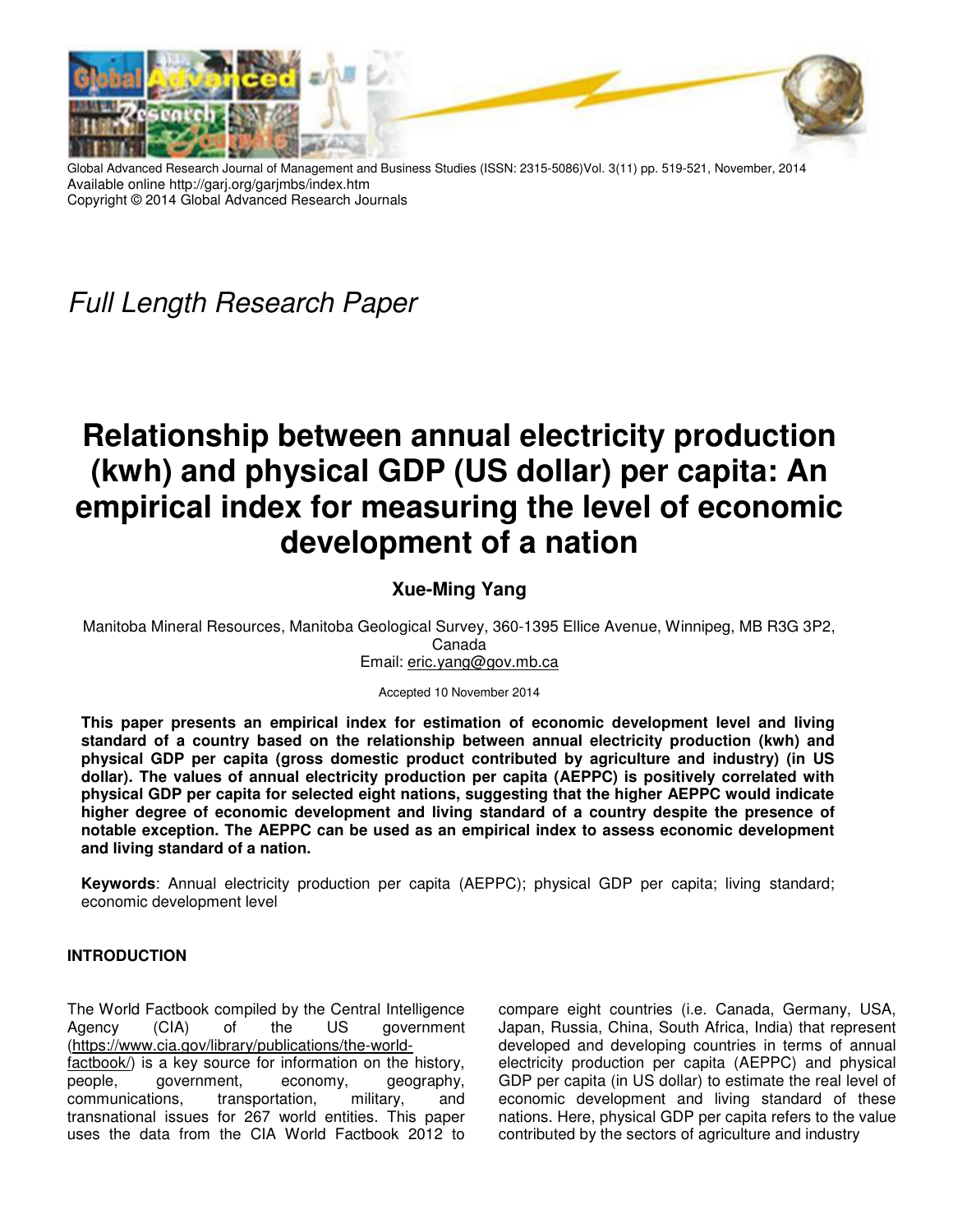

**Physical GDP (US dollar) per capita**

Fig. 1 Diagram of annual electricity production per capita (kwh) versus physical GDP per capita

(in US dollar). Data from the CIA World Factbook 2012 (see Table 1). Three lines are indicated:

line 1 includes 4 countries (Canada, USA, South Africa, and India); line 2 includes all 8

countries; line 3 includes only three countries (Russia, China, and Brazil).

only, excluding the sector of service (see the World Factbook, CIA). The AEPPC is thus able to be as an empirical index to assess economic development and living standard of a nation.

#### **METHOD AND ANALYSIS**

The Data used in this study are from the CIA World Factbook 2012 (Table 1), which are plotted in Fig. 1 using annual electricity production per capita versus physical GDP per capita (in US dollar). This graph shows a positive correlation between annual electricity production (kwh) per capita and physical GDP (US dollar) per capita as shown by line 2 (regression analysis gives an equation:  $y = 1.1489x - 1440.9$ ;  $R^2 = 0.7453$ ; where y is annual electricity production (kwh) per capita, x is

physical GDP per capita (in US dollar), and R is correlation coefficient) that includes all eight countries. Physical GDP denotes that the GDP contributed by the sectors of industry and agriculture but excluding service sector.

Canada and USA are the leading countries in these parameters considered in this study, generating higher electricity and more valuable products per capita relative to the other nations (Fig. 1). Germany and Japan produced higher material products with generating relatively lower electricity per capita, being of exceptionally high energy efficiency compared to the other nations as suggested by these two countries plotting far away from the general trend indicated by the thick dash line 2. Russia, China, Brazil and India fall on the similar trend to Canada and USA, but generating relatively lower electricity and lower amount of goods per